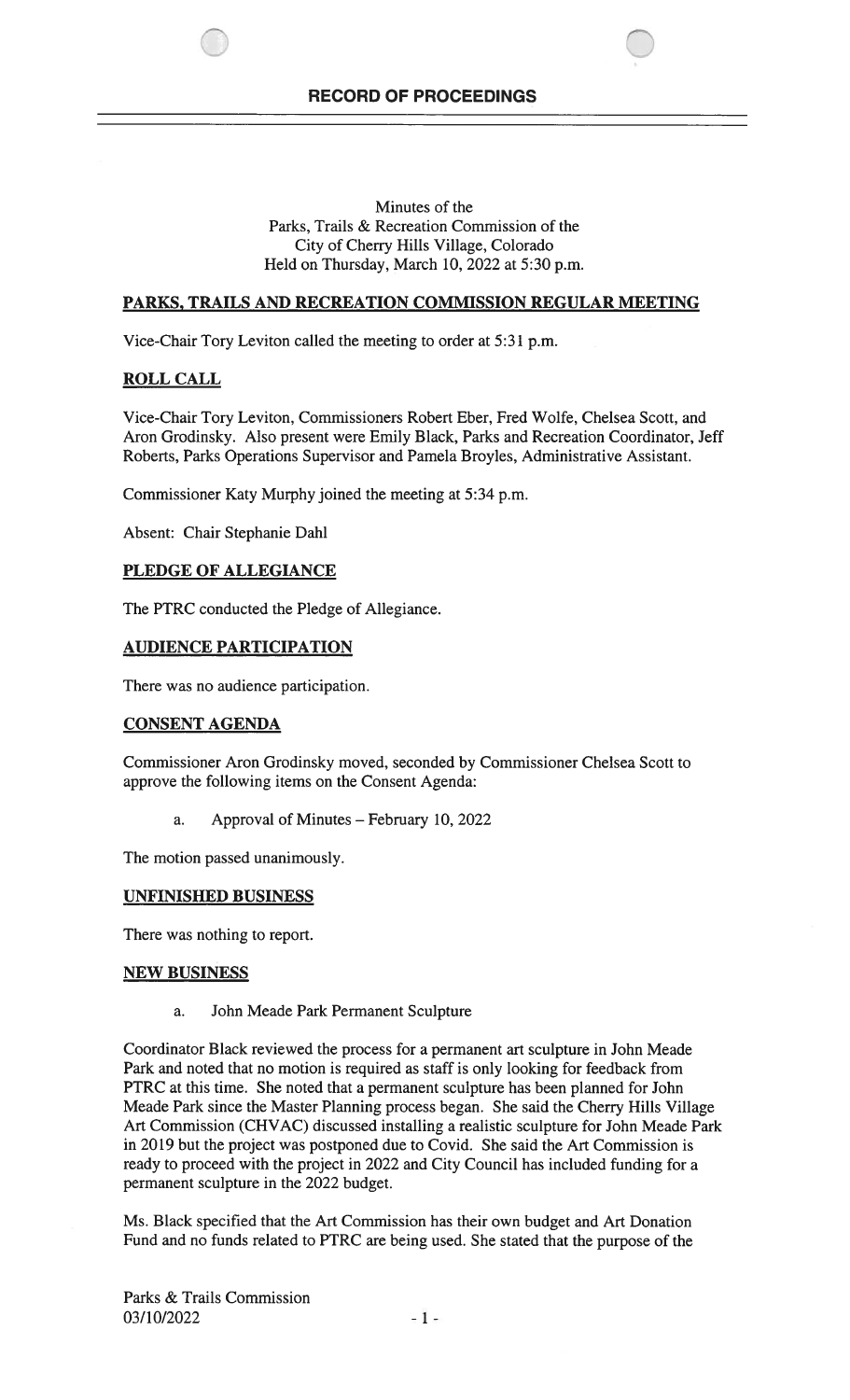meeting is to involve PTRC in the process as early as possible so both Commissions can work together. She noted that the Art Commission has identified three possible locations for a sculpture near the upper pond and closer to the equestrian area of the park.

Ms. Black introduced Kendall Peterson as the consultant for CHVAC and shared that Ms. Peterson provided the Art Commission with an extensive list of potential artists to consider. The Commission narrowed the list to four potential artists but emphasized that they are in the beginning stages of choosing a sculpture. She said the Art Commission made one request that the sculpture not be of a human figure. She said they are considering an animal sculpture or something realistic. She clarified that this is piece is planned to be the main sculpture for John Meade Park and they are not anticipating a series of sculptures.

Ms. Black outlined the next steps for the sculpture. She will report back to the Art Commission at their next meeting scheduled for March 28<sup>th</sup>.

Ms. Black introduced Dave Schmidt and Shenley Smith from the Art Commission who are present to answer any questions.

Commission members discussed the proposed art pieces (#1-Outside the Box — blue bird on pillar and origami birds, #2-bronze rabbit sculptures, #3-great blue heron, #4-white bird in flight silhouette) and shared the following feedback:

Commissioner Grodinsky

- Art piece needs to be sizable enough to see as it is a large park
- He appreciates realism more than abstract
- He agrees it is appropriate to have something animal related in the habitatoriented park
- With regards to the four artists presented he prefers #3 the Great Blue Heron or #4 the white bird in flight. His concern is that piece #3 might be too small

Commissioner Eber

- He believes there is room for more than one piece of art in the park including the area around Alan Hutto Commons.
- He believes the piece needs to be a significant sculpture
- He suggested fundraising for a more significant piece
- He stated that #4- white bird in flight is his favorite because it has a wildlife theme but also a significant presence
- He liked the Great Blue Heron sculptures but is concerned that they are too small
- He does not like the origami art with the large post
- He would like to see something a little more abstract
- He would like to continue with the theme of natural open space
- He does not believe a \$14,000 budget is enough for a significant piece to meet the needs of Cherry Hills Village
- He would like to see a piece that depicts the history of Cherry Hills Village and the High Line Canal

Vice-Chair Leviton

- Commented that it is not possible to please everyone when it comes to art
- Does not think origami art is the best fit for the park
- He also likes the Great Blue Herons, but he believes they may be too small
- He also cautioned that if the art is too big it will not look natural
- He rated the art as #3 being his favorite, followed by #4, #2 and then #1.
- He urged the Art Commission to consider a rock, boulder or stone sculpture that is a replica of Long's Peak or something similar and not necessarily an animal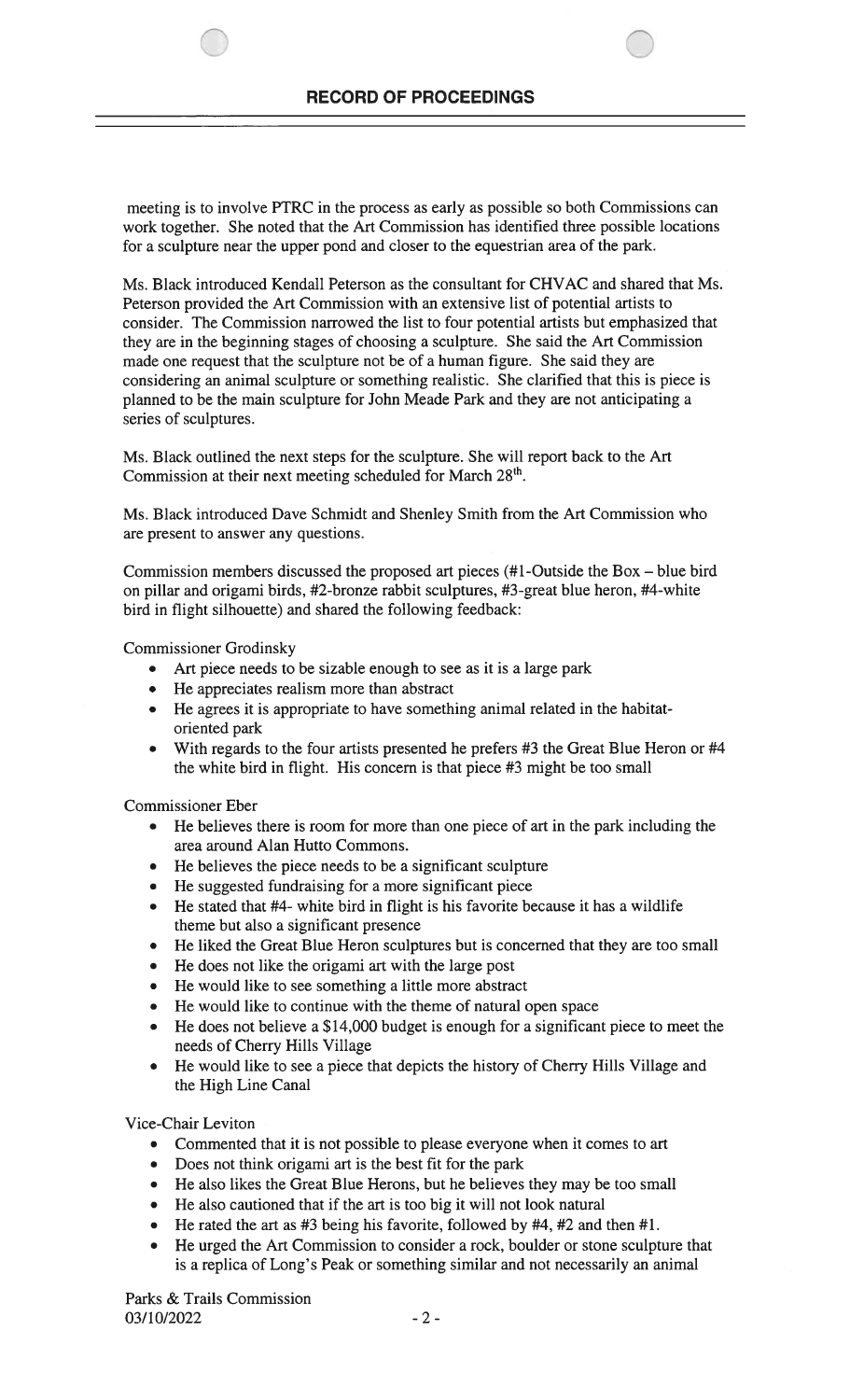- He also likes the idea of marble or granite
- He does not want to flood the City of Cherry Hills Village with art but he likes having the art

Commissioner Wolfe

- Expressed concern with having too much art in the City
- He also agrees that the size should be large and he is concerned that none of the 4 examples look large
- He believes the art should reflect Cherry Hills Village and likes the idea of an animal sculpture
- He prefers realistic rather than abstract
- He suggested the park was designed for children and he would like to see an art piece that reflects children

Commissioner Murphy and Commissioner Scott

- Both Commissioners like the idea of a human art piece
- They identified most communities in Colorado as having a statue that reflects someone significant such as the "Billy the Kid" sculpture in Steamboat Springs
- They like realistic statues and referenced several examples around the State
- They would like to keep with the theme of Colorado to have connectivity

Ms. Kendall Peterson summarized the feedback from PTRC:

- Themes that reflect the natural
- Reflection of the natural landscape that fits the area
- Art suitable for children and families
- Large scale art easily visible in the park

The Commission discussed fundraising for the art sculpture and agreed that the budget should be larger than \$14,000 for a permanent piece.

Mr. Schmidt and Ms. Smith concurred that they want to engage the public and do a fundraising project to get a significant piece, but they expressed some concern that there may be some fatigue with fundraising after purchasing the Charlo sculpture.

## b. John Meade Park Reading Garden

Coordinator Black reported that parks staff has discussed adding a reading garden at the back of John Meade Park to commemorate Ralph Mason's 40 years of employment with the City. She noted that the only amenity that is currently in the back of the park is the older shelter. She described the garden as being a quiet place to read or a place to read to children. The garden will have the following:

- Shade friendly plants
- A low hedge shaped in a half circle for privacy
- A log bench made in-house from an old oak tree that was removed from Quincy Farm
- Seating rocks around the circle for additional seating
- A plaque on the log bench to commemorate Ralph Mason's retirement after working 40 years in the Public Works Department
- A crusher fine path will be added for connection and to allow access for strollers and wheelchairs

The Commission was not opposed to a reading garden but expressed concern that the plaque alone might be too small for people to appreciate Mr. Mason's service to the City. The Commission discussed several ideas to pay tribute to Mr. Mason including naming the garden the "Ralph Mason Honorary Reading Garden."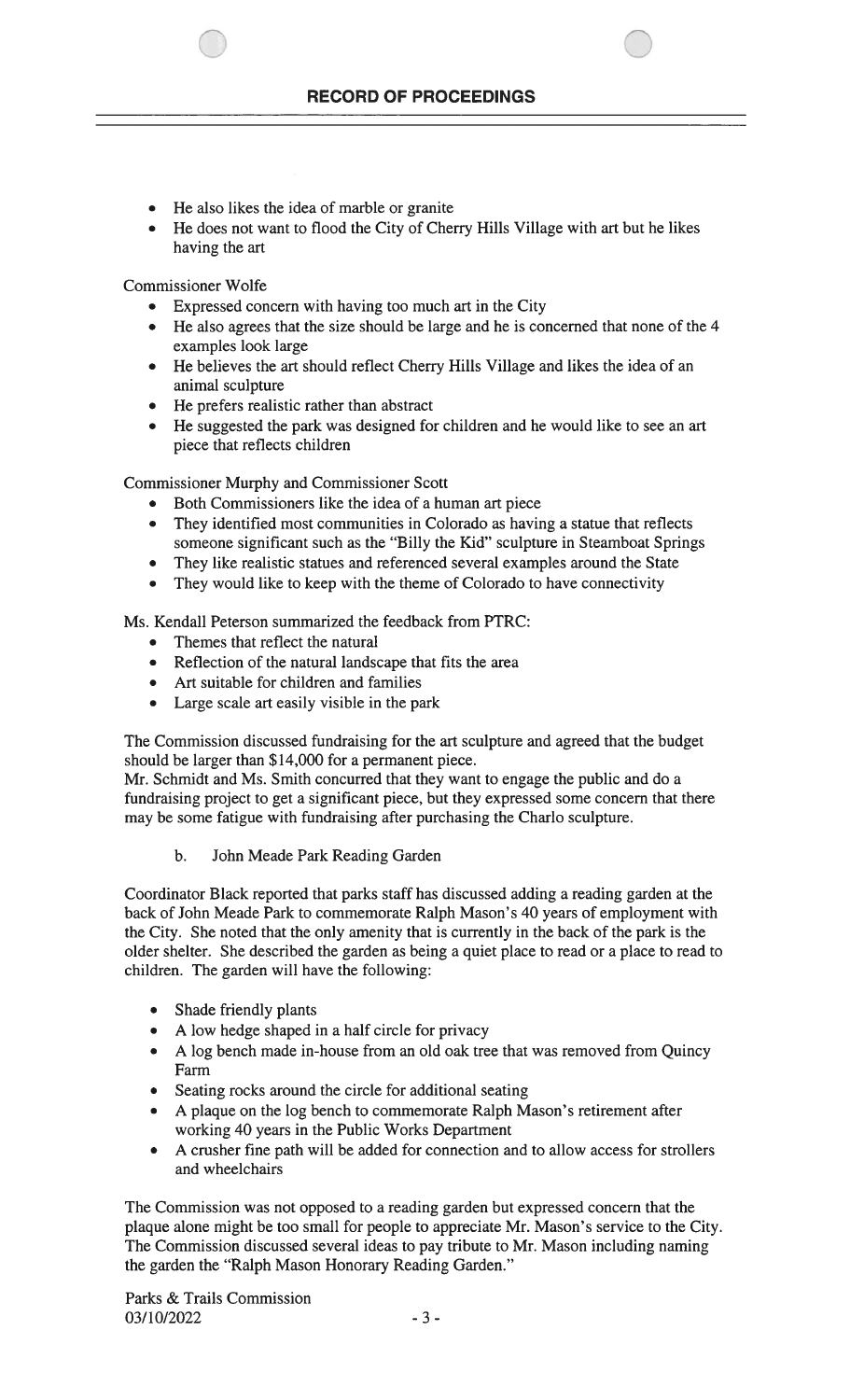The Commission also discussed concern that the reading garden will be hard for people to discover.

Ms. Black responded that the City will do a variety of publicity articles to get the word out about the garden and it will also be added to the trail map.

# REPORTS

a. Chair Report

There was nothing to report.

b. Commissioners

Commissioner Eber reported that the Citizens Advisory Task Force (CAT) met last night, and the Open House for the Master Plan was held on Monday, March  $7<sup>th</sup>$ . He stated that the main focus since the 2008 Master Plan involves more appreciation for parks, trails, open space, and sustainability. He encouraged Commission members to voice their suggestions on these topics. He noted that a second survey will soon be available on the City's website for residents to access.

Vice-Chair Leviton shared his desire to designate a section of Cherry Hills Village as part of the Wilderness Initiative. He identified a corridor of open space that extends from the northern edge of Glenmoor and ends around the Jackson pocket park area as a potential designated wilderness area. He stressed the importance of cooperation with private homeowners who would need to designate a portion of their property. Mr. Leviton said he would also like to see a wildlife overpass or underpass across University Boulevard.

Mr. Leviton also brought up his goal to designate Cherry Hills Village as a "Dark Sky City" and described the process the City would have to go through.

Coordinator Black commented that the commitment and requirements for being designated a "Dark Sky City" would involve the Community Development Department and she recommended that Mr. Leviton work with Paul Workman on this item.

Commissioner Murphy brought up the vacant lot at Franklin and Quincy where all the trees were removed and expressed her disappointment that another month has gone by with no signs of construction and no action from the City.

Commissioner Wolfe commented that he believes the Franklin and Quincy lot issue has been added to the City Council agenda when Community Development presents language amendments to the existing building code.

Commissioner Murphy reiterated that she would like to see pickleball courts in John Meade Park to draw more people to the Park. She shared the idea of having an Easter Egg Hunt in John Meade Park as it would be a fun thing for kids and would bring families to the Park. She stressed the importance of PTRC being proactive in getting kids out onto the trails so kids are getting more exercise.

Coordinator Black responded that staff has talked about adding a spring event. She said she likes the idea of having a spring egg hunt. She also shared that she has already received several requests to reserve John Meade Park in May.

Commissioner Wolfe brought up that the Village Trail is 5.85 miles and the City could hold an annual 10k race on the Village Trails.